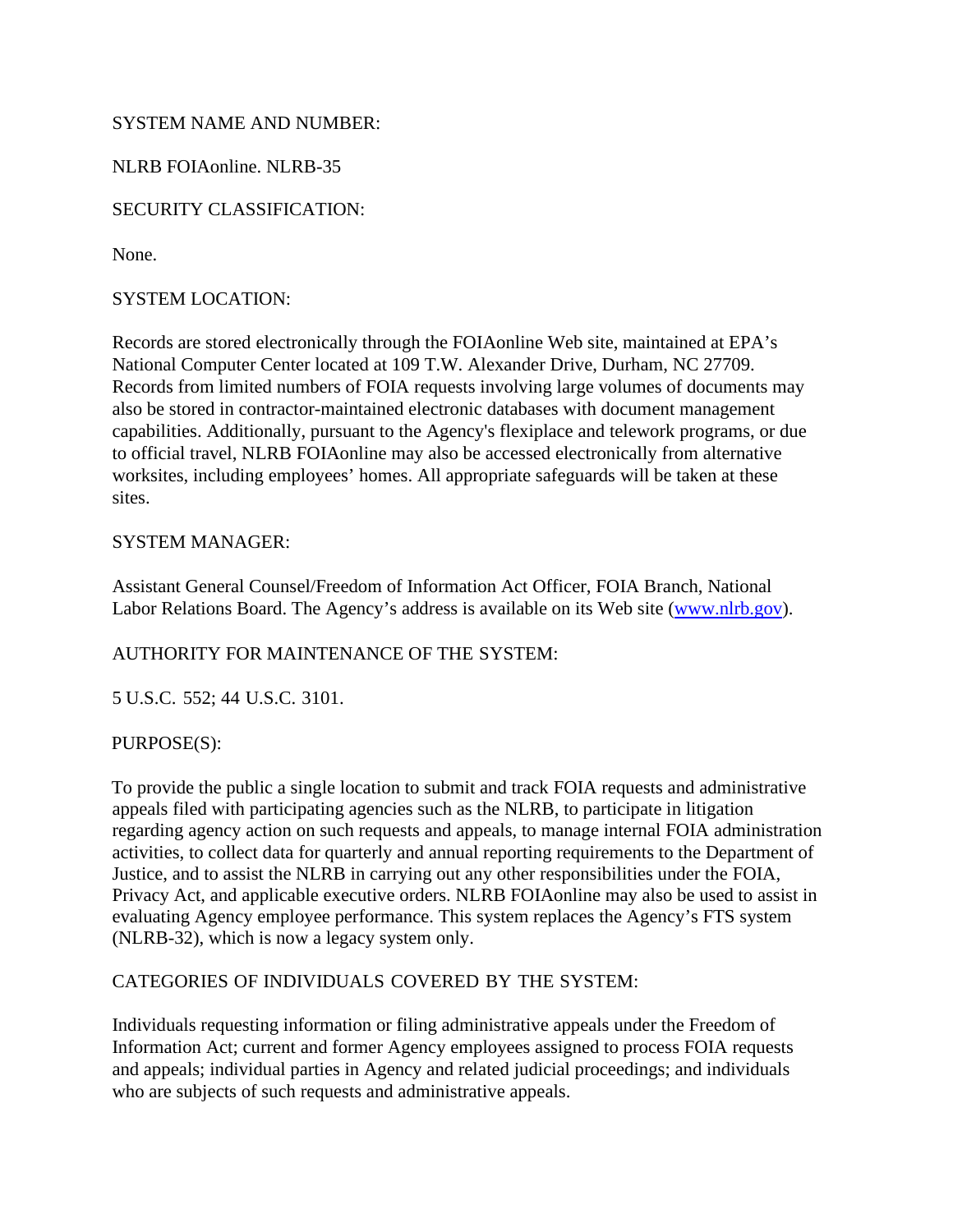#### CATEGORIES OF RECORDS IN THE SYSTEM:

A copy of each Freedom of Information Act request received by the NLRB, which may include individuals' names, mailing addresses, email addresses, phone numbers, social security numbers, dates of birth, user names and passwords for registered users, FOIA tracking numbers, dates requests are submitted and received, related administrative appeals and agency responses. Records also include communications with requesters, internal FOIA administrative documents, notes or other related or supporting documentation, and responsive records.

#### RECORDS SOURCE CATEGORIES:

Record source categories include the Agency's electronic case management system (NxGen), the Agency's email system, Agency employees processing FOIA requests and providing information, FOIA requesters and appellants, and documents relating to the processing of a FOIA request.

## ROUTINE USES OF RECORDS MAINTAINED IN THE SYSTEM, INCLUDING CATEGORIES OF USERS AND THE PURPOSE OF SUCH USES:

Records may be disclosed:

1. to a federal, state, or local agency (including a bar association or other legal licensing authority), charged with the responsibility for investigating, defending, or pursuing violations of law or rule (civil, criminal, or regulatory in nature), in any case in which there is an indication of a violation or potential violation of law or rule;

2. to another federal agency (a) with an interest in the record in connection with a referral of a FOIA request to that agency for its views or decision on disclosure, or (b) in order to obtain advice and recommendations concerning matters on which the agency has specialized experience or particular competence that may be useful to an agency in making required determinations under the FOIA;

. 3. in a federal, state, or local proceeding or hearing, which is administrative, judicial, or regulatory, in accordance with the procedures governing such disclosure and proceeding or hearing, and such records are determined by the Agency to be arguably relevant to the litigation;

4. to a submitter of records or subject of a record in order to provide assistance to the NLRB in making a determination as to disclosure.

5. information from this system of records may be disclosed to appropriate Federal, State, or local agencies, other entities, and persons when it is suspected or confirmed that: (1) The security or confidentiality of information in the system of records has been compromised; (2) there is a risk of harm to economic or property interests, identity theft or fraud, or harm to the security or integrity of this system or other systems or programs that rely upon the compromised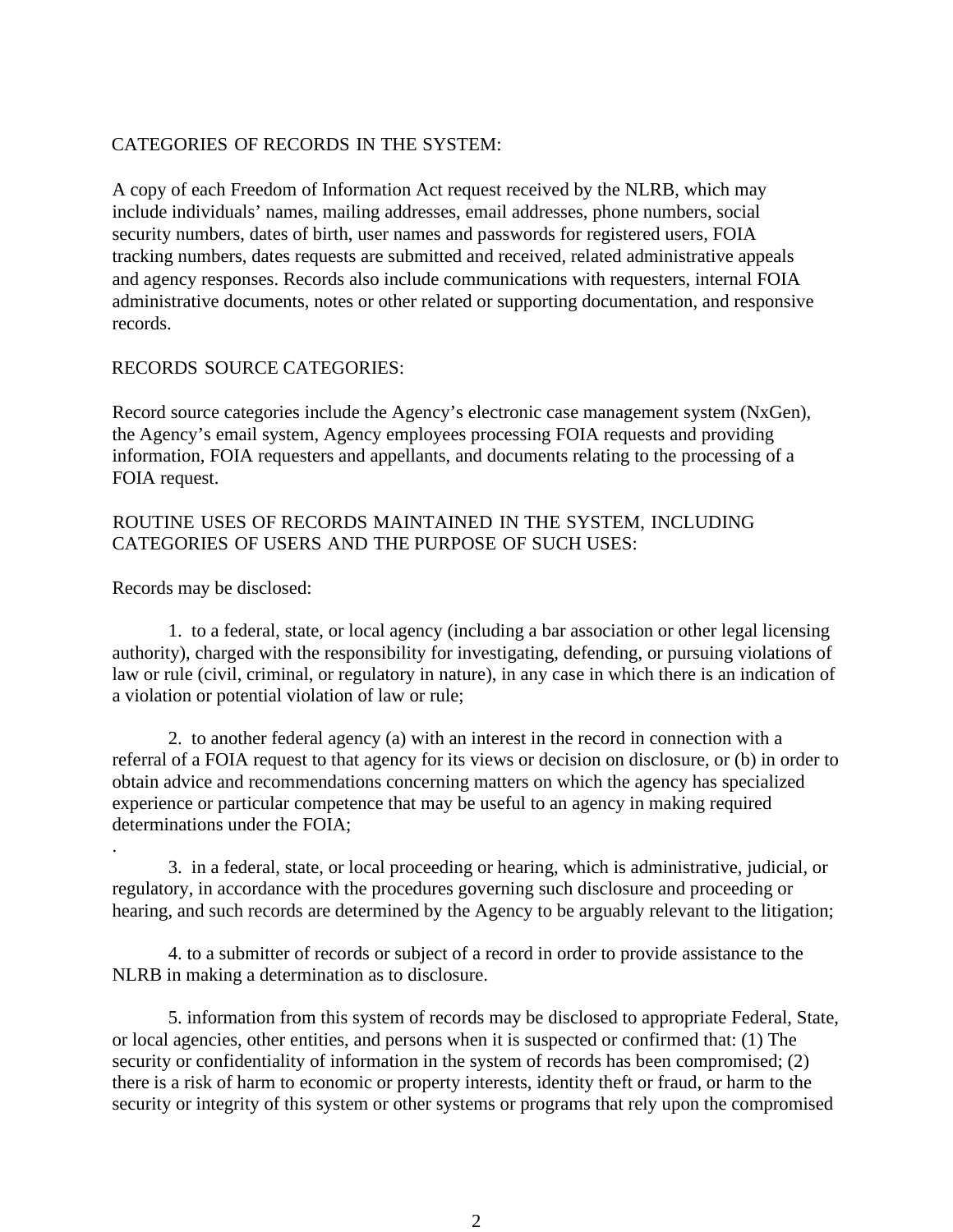information; and (3) and those receiving the information are reasonably necessary to assist with the Agency's efforts to respond to the suspected or confirmed compromise and to prevent, minimize, or remedy any such harm.

6. to the Agency's legal representative, including the Department of Justice and other outside counsel, where the Agency is a party in litigation or has an interest in litigation, including when any of the following is a party to litigation or has an interest in such litigation: (a) the Agency, or any component thereof; (b) any employee of the Agency in his or her official capacity; (c) any employee of the Agency in her or her individual capacity, where the Department of Justice has agreed or is considering a request to represent the employee; or (d) the United States, where the Agency determines that litigation is likely to affect the Agency or any of its components;

7. to individuals who need the information in connection with the processing of an internal Agency grievance;

8. to an arbitrator to resolve disputes under a negotiated Agency grievance arbitration procedure;

9. to officials of labor organizations recognized under 5 U.S.C., chapter 71, when disclosure is not prohibited by law, and the data is normally maintained by the Agency in the regular course of business and is necessary for a full and proper discussion, understanding, and negotiation of subjects within the scope of collective bargaining. The foregoing shall have the identical meaning as  $5$  U.S.C.  $7114(b)(4)$ ;

10. to a member of Congress or to a congressional staff member in response to an inquiry of the congressional office made at the request of the constituent about whom the records are maintained;

11. to the following federal agencies: (a) the Office of Management and Budget in order to obtain advice regarding the Agency's obligations under the Privacy Act, or to assist with the Agency's budget requests; (b) the Department of Justice in order to obtain advice regarding the Agency's obligations under the Freedom of Information Act; or (c) the National Archives and Records Administration, in records management inspections conducted under the authority of 44 U.S.C. § 2904 and 2906;

12. to contractors and other federal agencies, for the purpose of assisting the Agency in further development and continuing maintenance of electronic case tracking systems, or for assisting the Agency with electronic document management for purposes of responding to discovery, FOIA requests, or congressional inquiries;

13. to the National Archives and Records Administration, Office of Government Information Services (OGIS), to the extent necessary to fulfill its responsibilities in 5 U.S.C. § 552(h), to review administrative agency policies, procedures and compliance with the FOIA, and to facilitate OGIS' offering of mediation services to resolve disputes between persons making FOIA requests and administrative agencies.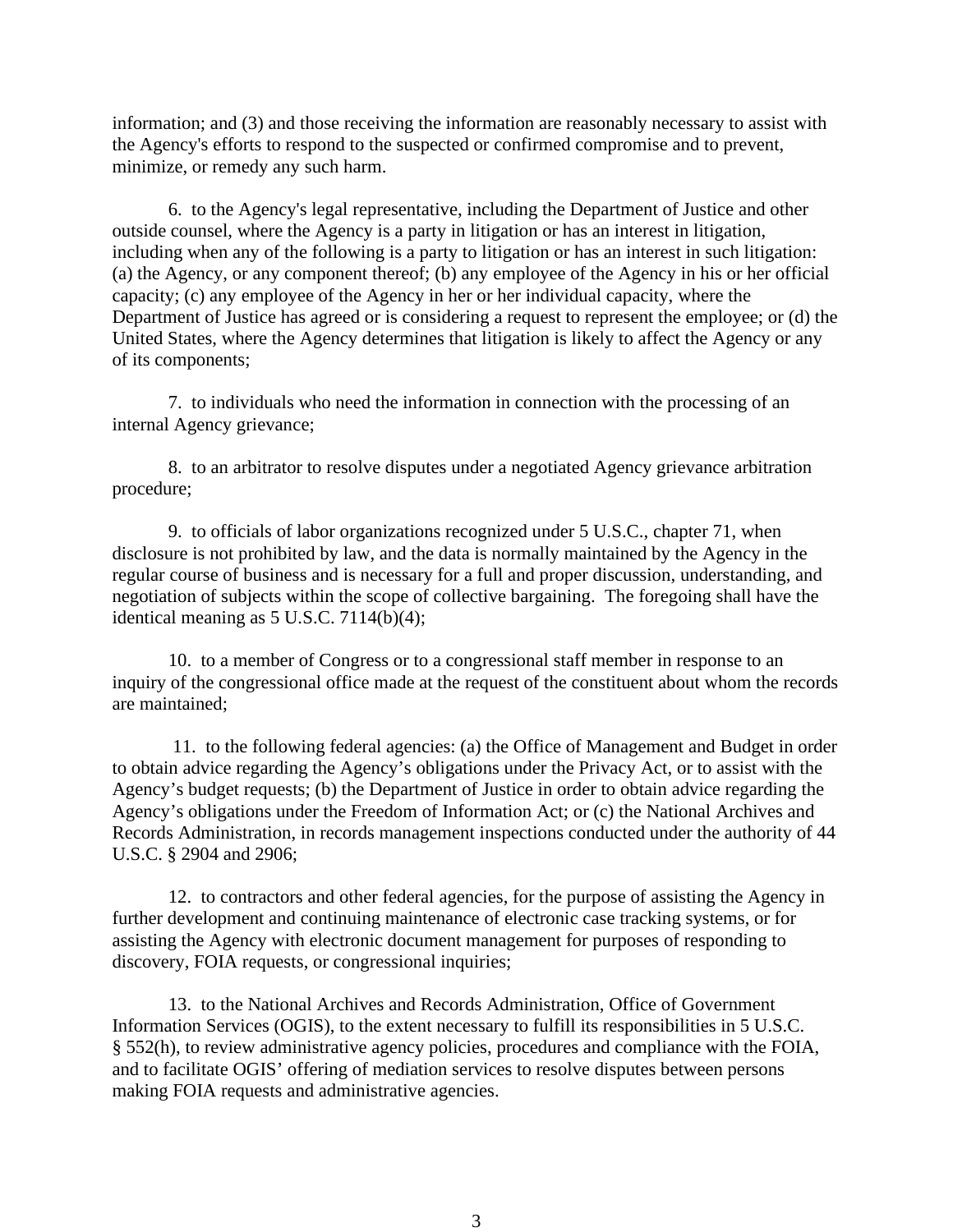## DISCLOSURE TO CONSUMER REPORTING AGENCIES:

None.

## POLICIES AND PRACTICES FOR STORAGE OF RECORDS:

Records are stored in a secure, password protected electronic system that utilizes security hardware and software to include multiple firewalls, active intruder detection, and role-based access controls.

#### POLICIES AND PRACTICES FOR RETRIEVAL OF RECORDS:

Requests are retrieved from the system by numerous data elements and key word searches, including name, agency, date, subject, FOIA tracking number, and other information retrievable with full-text searching capability.

#### POLICIES AND PRACTICES FOR RETENTION AND DISPOSAL OF RECORDS:

Records are retained and disposed of in accordance with General Records Schedule 4.2, Item 020, which provides for destruction six years after final agency action, but longer retention is authorized if required for business use.

## ADMINISTRATIVE, TECHNICAL, AND PHYSICAL SAFEGUARDS:

Access to electronic information is controlled by administrators who determine users' authorized access based on each user's office and position within the office. Access criteria, procedures, controls, and responsibilities are documented and consistent with the policies stated in APPM IT-8 (Agency Wide Information Assurance Policy), memorandum AC-1: Information Security Access Control Policy, and memorandum 1A-1: Information Security Identification and Authentication Policy. All network users are also warned at the time of each network login that the system is for use by authorized users only, and that unauthorized or improper use is a violation of law. Those Agency employees who telework may access NLRB FOIAonline from alternative worksites and are instructed as to keeping such information in a secure manner.

#### RECORDS ACCESS PROCEDURES:

Individuals seeking to gain access to their own records in this system should contact the System Manager in accordance with the procedures set forth in 29 C.F.R. 102.119(b)-(c).

#### CONTESTING RECORDS PROCEDURE:

Individuals may request amendment of a record in this system pertaining to their own records by directing a request to the System Manager in accordance with the procedures set forth in 29 C.F.R. 102.119(d).